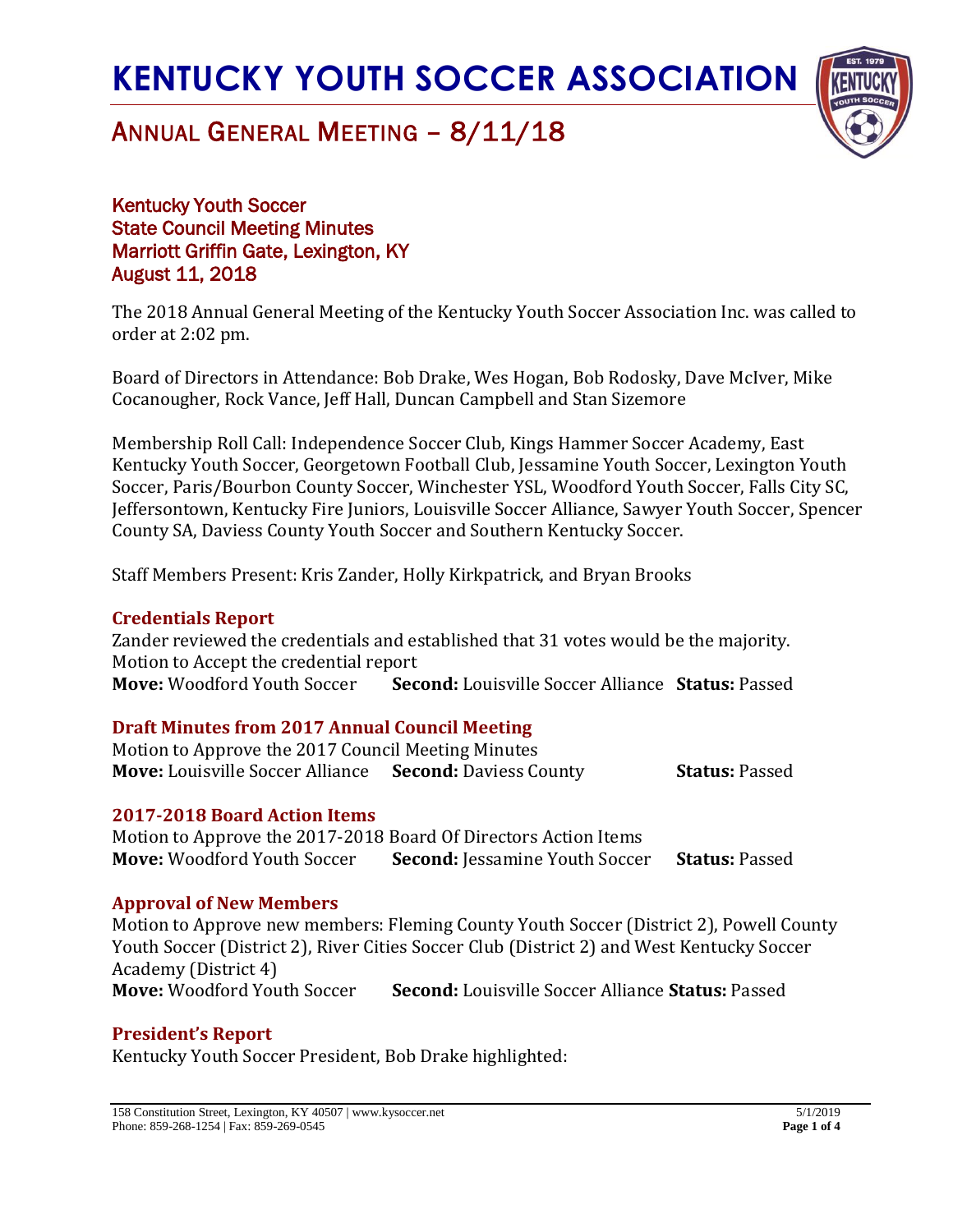

# ANNUAL GENERAL MEETING – 8/11/18

- USSF Presidential Election: Carlos Cordeiro spent time in Bowling Green and Lexington during the election. Excited for what is to come and making a positive impact on the game.
- US Youth Soccer Elections:
	- o There were several new members voted onto the US Youth Soccer Board of Directors.
	- o Focus to find alternate pathways for player development particularly with grants and other funding opportunities.

## **Financial Reports**

Hogan presented the financial report and gave a topline review of the financials for FY2017. Noted that there was an operations loss of approximately \$136,000 and program surplus of approximately \$106, 000.

The proposed budget for the 2018-19 seasonal year was presented with a projected surplus of approximately \$40,000. The finance committee recommends putting funds back into the reserve to meet approximately 6 months worth of operational expenses.

Membership recommends that the budget be sent out two weeks prior to the AGM for review.

Motion to approve budget as presented and that the budget be sent out to the membership a minimum of two weeks prior to the Annual General Meeting. **Move:** Louisville Soccer Alliance **Second:** Woodford Youth Soccer **Status:** Passed

## **Player Registration Reports**

Zander presented the 2017-2018 Kentucky Youth Soccer Registration Report. There were a approximately 36,800 players registered for the seasonal year. Registration was down from the previous year as a larger member from Northern Kentucky did not re-affiliate for the 2017- 18 seasonal year.

## **Technical Committee Report**

This information will be sent out electronically. It was noted that the 2019 Soccer Learning University will take place on January 19, 2019 and will ideally include some TOPSoccer programming.

## **Election of Officers**

The following names were submitted for positions to the Kentucky Youth Soccer Board: Vice President: Robert Rodosky Vice President: Marty Tucker Treasurer: Dan Clift District 2: Rock Vance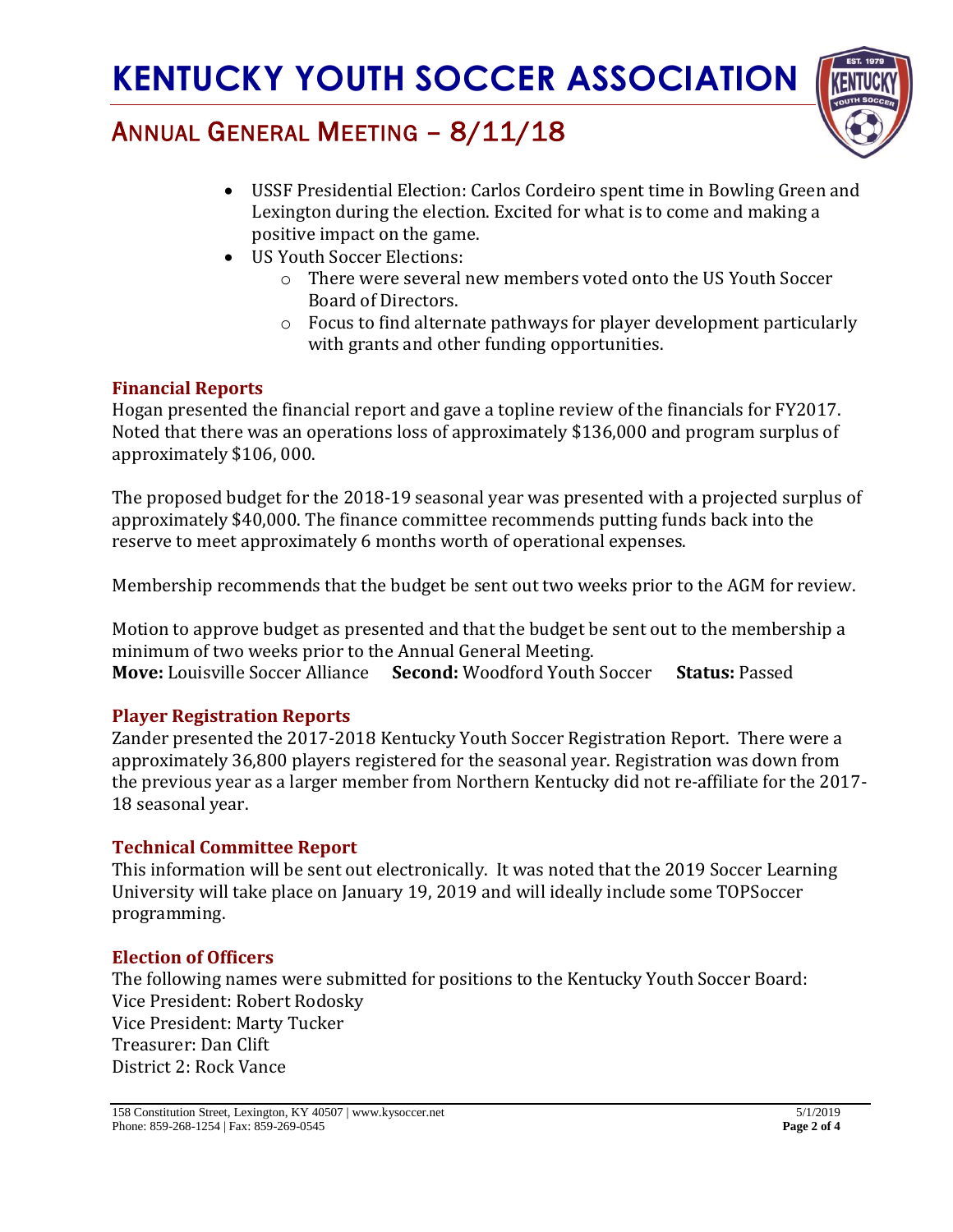## ANNUAL GENERAL MEETING – 8/11/18



District 4: Duncan Campbell

Motion to Approve the 2018-2019 Board Of Director roles of Treasurer, District 2 administrator and District 4 administrator by acclimation **Move:** Woodford Youth Soccer **Second:** Louisville Soccer Alliance **Status:** Passed

Closed election for the VP position with a total of 61 votes. Rodosky and Clift both had the opportunity to introduce themselves to the membership. They discussed their backgrounds, how they could impact soccer in Kentucky, and why they would be a good fit for the role of VP

**Election Results:** Robert Rodosky will maintain the role of Vice President with the majority of votes.

Motion to destroy ballots **Move:** Louisville Soccer Alliance **Second:** Mike Cocanougher **Status:** Passed

#### **New Business**

Safe Sport: Lydia Walkie, US Soccer Chief Counsel, gave a presentation on Safe Sport to the membership. U.S. Soccer is working with Safe Sport center on policy templates and a Safe Soccer Framework. Policies will be passed down from US Soccer. Reiterated that Safe Sport Training is fee with a code. All materials from the presentation will be sent out electronically to the member.

#### **Sales Tax**

Dan Clift presented his findings from a questionnaire submitted to the IRS. No exemptions would be made for non-profit organizations.

Fees not subject to sales tax: association fees, sanctioning fees, parking fees, development programs, coach training.

Fees subject to sales tax:

Field Rentals (i.e. Elizabethtown Sports Park)

Tournament registrations

- $501(c)(3)$  clubs located in KY these clubs will need to submit their tax number
- Any out of state teams attending tournaments are subject to sales tax.

Summary of findings will be posted to the KY Youth Soccer website.

## **US Youth Soccer Future Fees**

Zander gave an update that US Youth Soccer has established they will raise registration fees at some point in the near future, but nothing has been passed at this time.